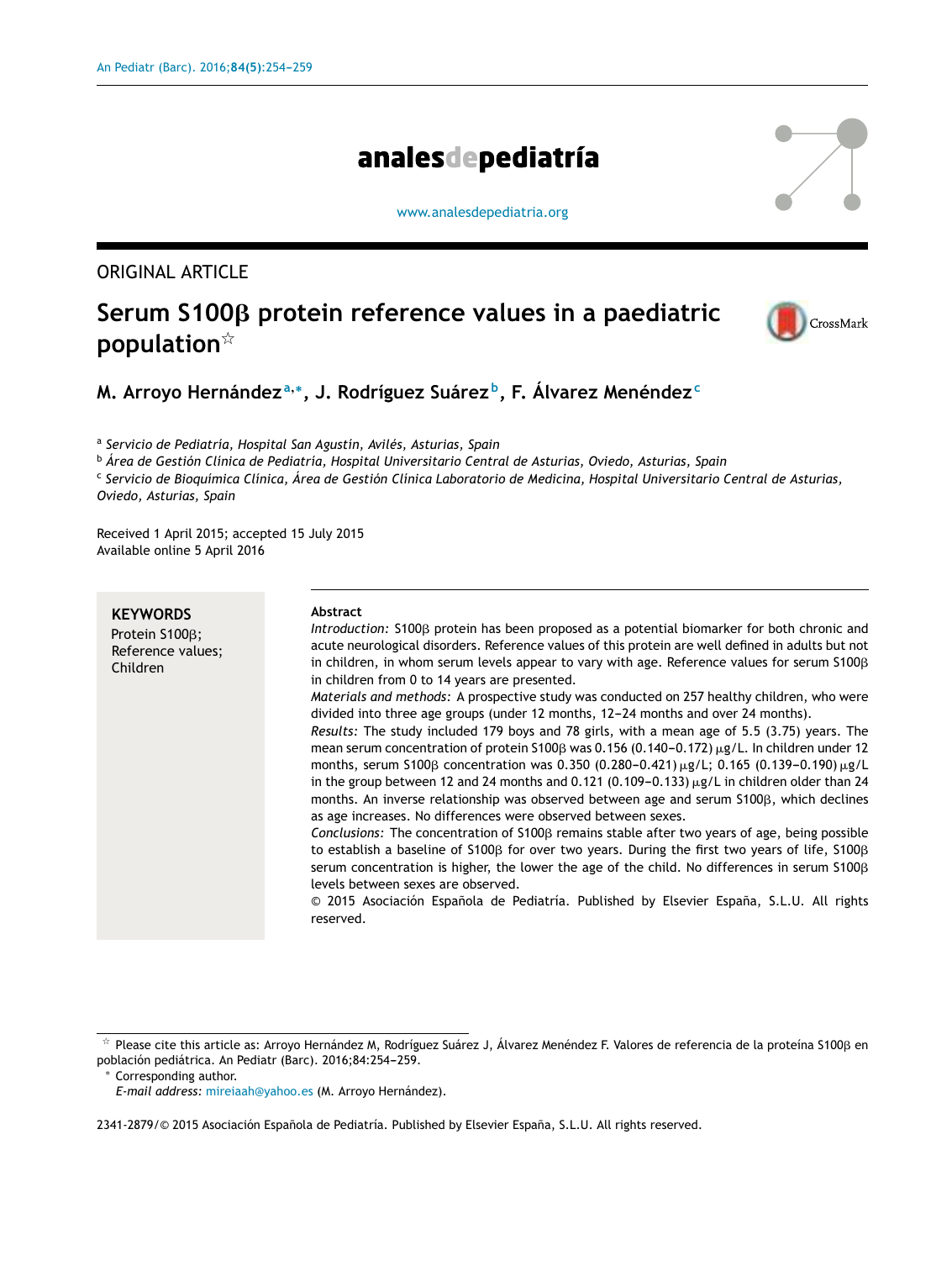**PALABRAS CLAVE** Proteína S100β; Valores de referencia; **Niños** 

#### **Valores de referencia de la proteína S100**- **en población pediátrica**

#### **Resumen**

*Introducción:* La proteína S100β se ha propuesto como posible biomarcador en patología neurológica, tanto crónica como aguda. Los valores normales de esta proteína están bien definidos en adultos, no así en niños, en los que los valores séricos parecen variar con la edad. Nuestro objetivo es describir valores de referencia de S100 $\beta$  sérica en niños de 0 a 14 años.

*Material y métodos:* Estudio prospectivo en 257 niños sanos. Se establecieron 3 grupos por edad (menores de 12 meses, de 12 a 24 meses y mayores de 24 meses).

*Resultados:* Se incluyó a 179 niños y 78 niñas. La edad media  $\pm$  DE fue de 5,5  $\pm$  3,75 años. La  $\epsilon$ oncentración sérica media de la proteína S100 $\beta$  en todo el grupo fue 0,156 (0,140-0,172)  $\mu$ g/l. En los menores de 12 meses, la concentración sérica de S100β fue de 0,350 (0,280-0,421)  $\mu$ g/l;  $0,165$  (0,139-0,190)  $\mu$ g/l en el grupo entre 12 y 24 meses y 0,121 (0,109-0,133)  $\mu$ g/l en el grupo de niños mayores de 24 meses. Se observó una relación inversa entre la edad y la concentración sérica de S100β, que desciende conforme se incrementa la edad. No se observaron diferencias en cuanto al sexo.

Conclusiones: La concentración de S100β permanece estable a partir de los 2 años de edad, siendo posible establecer unos valores de referencia de S100ß para mayores de 2 años. En los  $2$  primeros años de vida, la concentración de S100 $\beta$  sérica es más elevada cuanto menor es la edad del niño. No se observan diferencias en el valor de S100ß sérica entre ambos sexos.

© 2015 Asociación Española de Pediatría. Publicado por Elsevier España, S.L.U. Todos los derechos reservados.

### **Introduction**

The use of biomarkers has proven helpful in the management of different diseases. Data for the paediatric population are usually scarce due to the restrictions placed on research studies. Thus, the concentration patterns of different markers, initially studied in adults, are usually extrapolated to children, as has been the case of protein <code>S100</code>β. This protein, which is predominantly found in astroglial and Schwann cells,<sup>[1](#page-4-0)</sup> is secreted by astrocytes as a cytokine with neurotrophic and gliotrophic effects. $2-4$  Under normal conditions, it is detected in minimal concentrations in peripheral blood. Its mean half-life ranges between 25 min and  $2 h.5-8$  This protein may be of interest in cases of acute neurologic pathology, such as brain injury or neonatal hypoxic-ischaemic encephalopathy. Diagnostic strategies based on biomarkers have been proposed as an alternative to computed tomography in the management of brain injury.<sup>[9,10](#page-4-0)</sup>

The serum concentrations of S100 $\beta$  reported in healthy adults range between 0.02 and 0.05  $\mu$ g/dL.<sup>11-14</sup> These values cannot be extrapolated to children, as serum levels of S100 $\beta$  seem to change with age,  $^{1,3,15}$  $^{1,3,15}$  $^{1,3,15}$  with higher levels found in the first three years of life.<sup>[16](#page-5-0)</sup> Furthermore, serum concentrations of S100 $\beta$  vary depending on the method used for its determination.[17](#page-5-0) All these are barriers to establishing reference values for children, which nevertheless are essential in order to be able to use this protein in different diagnostic and prognostic scenarios.

Thus, the aim of our study was to determine the serum concentrations of S100 $\beta$  in healthy children from birth to 14 years of age in our setting (Hospital Universitario Central de Asturias).

## **Patients and methods**

We conducted a descriptive prospective study at the Hospital Universitario Central de Asturias (HUCA) between June 2008 and May 2010, following approval by the Regional Clinical Research Ethics Committee. We obtained the signed informed consent of the parents or guardians of all children included in the study.

We collected blood samples from healthy children aged 0-14 years as part of the preoperative evaluation for minor surgeries. In addition to these samples, we included blood samples from children seen at the paediatric emergency department that were collected for a variety of processes. We excluded samples obtained from children with diseases that could lead to elevated  $$100\beta$  serum concentrations, such as acute or chronic diseases of the central nervous system (CNS), bone fractures, Down syndrome, kidney failure, or developmental delay, and samples from children that had experienced a febrile seizure in the week preceding the blood being drawn.

We divided the sample into three age groups: age less than 12 months, age between 12 and 24 months, and age more than 24 months.

All samples were collected in bottles without an anticoagulant and submitted to the department of clinical biochemistry (Medicine Laboratory) of the HUCA. They were centrifuged at 3000 rpm for 10 min (Labofuge 400R; Heraeus, Boadilla, Spain). The serum was then collected and stored at −80 °C until testing. The determination of S100β protein in serum samples was performed by electrochemiluminescence using a Cobas e-601 analyser (Roche Diagnostics, Mannheim, Germany), which performs a sandwich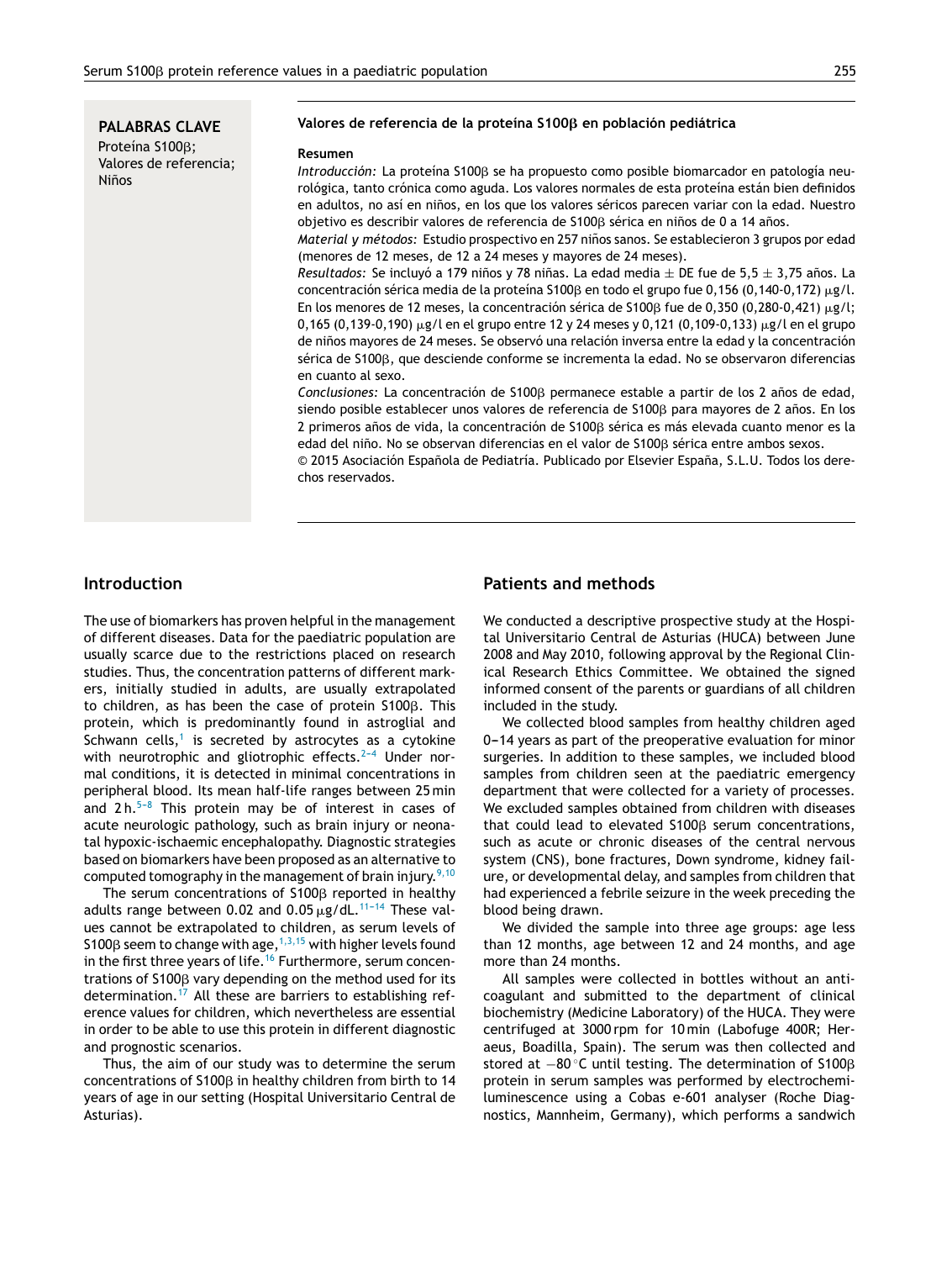protocol with two incubation periods and a total testing time of 18 min. Each determination was performed twice, following manufacturer's recommendations. The lower detection limit for the method was  $0.005 \mu$ g/L, and the variability coefficient less than 2%.

### **Data analysis**

We performed the statistical analysis with the software SPSS version 18 (SPSS Inc, Chicago, USA). We have expressed the data as means  $\pm$  standard deviations (SDs), medians, and 95% confidence intervals (CIs). After checking the normality of the distributions by interpretation of  $Q-Q$  plots, we analysed the differences between groups with Student's *t* test (two groups) and multifactorial ANOVA with the Tukey HSD post hoc test (more than two groups). We set the level of statistical significance at *P* < .05.

### **Results**

We included 257 patients in the study, of whom 179 were male (69.7%) and 78 female (30.4%). More than half of the blood samples (67.3%) were obtained from preoperative evaluations.

The mean age and standard deviation of the boys were  $5.5 \pm 3.75$  years, with a median of 4.76 years. In girls, the mean age was  $4.61 \pm 4.19$  years and the median 3.40 years. We did not find statistically significant differences in age between the sexes (Student's *t*, *P* = .096), and 26.8% of the children were aged less than 2 years.

The mean serum concentration of the S100 $\beta$  protein in the overall sample was  $0.156$  (0.140-0.172)  $\mu$ g/L. The means in each age group were  $0.350$  (0.280-0.421)  $\mu$ g/L in children aged less than 12 months, 0.165  $(0.139-0.190) \mu g/L$  in children aged 12-24 months, and 0.121 (0.109-0.133)  $\mu$ g/L in children aged more than 24 months.

When we considered the sex of the patients, the concentration was significantly higher in girls (0.191  $[0.153-0.230] \,\mu$ g/L) than in boys (0.141  $[0.126-1.156] \,\mu$ g/L) (Student's *t*, *P* = .018). The analysis by age group did not



**Figure 1** Serum S100<sub>B</sub> protein levels by age. The results are also disaggregated by sex (dark grey for males and light grey for females). The age groups between which significant differences were found are represented by the letters 'a' (<12 months) and 'b'  $(12-24$  months and  $>24$  months).

show significant differences between the sexes (*P* = .137, *P* = .690 and *P* = .129, respectively).

The multifactorial ANOVA showed that the mean serum  $concentrations$  of S100 $\beta$  differed significantly between age groups (*P* < .001), while a significant difference in mean concentrations was not found between the sexes  $(P = .141)$ . There was a significant interaction effect between both factors (*P* = .017), which indicates that the observed protein concentration differences between age groups are not the same in both sexes. The serum levels of  $S100\beta$  were higher in females than in males (although these differences were not statistically significant), especially in the youngest age group. As for the differences observed between age groups, the post hoc analysis showed that the protein concentration was significantly higher in the group of individuals aged less than 12 months compared to the other two groups (Fig. 1).

We calculated percentiles and 95% CIs for the three age groups (Table 1). We were unable to calculate the 95% CI

Table 1  $\,$  Serum S100ß concentrations in the three age groups considered in the study, expressed as mean and 95% confidence interval (CI).

| Percentile |                                  | S100 $\beta$ concentration in $\mu$ g/L (95% CI) |                                |  |  |
|------------|----------------------------------|--------------------------------------------------|--------------------------------|--|--|
|            | $\le$ 12 months ( <i>n</i> = 33) | $12 - 24$ months<br>$(n=36)$                     | $>24$ months ( <i>n</i> = 188) |  |  |
| 2.5        | 0.076                            | 0.030                                            | $0.043(0.027 - 0.048)$         |  |  |
| 5          | 0.119                            | 0.043                                            | $0.048(0.041 - 0.051)$         |  |  |
| 10         | 0.145                            | $0.066(0.025 - 0.111)$                           | $0.053(0.049 - 0.060)$         |  |  |
| 25         | $0.187(0.148 - 0.244)$           | $0.113(0.087 - 0.138)$                           | $0.071(0.064 - 0.078)$         |  |  |
| 50         | $0.296(0.209 - 0.428)$           | $0.168(0.127 - 0.193)$                           | $0.100(0.093 - 0.107)$         |  |  |
| 75         | $0.483(0.383 - 0.630)$           | $0.209(0.175 - 0.244)$                           | $0.135(0.125 - 0.148)$         |  |  |
| 90         | 0.645                            | 0.276                                            | $0.206(0.178 - 0.236)$         |  |  |
| 95         | 0.734                            | 0.328                                            | $0.246(0.228 - 0.456)$         |  |  |
| 97.5       | 0.830                            | 0.331                                            | $0.410(0.249 - 0.520)$         |  |  |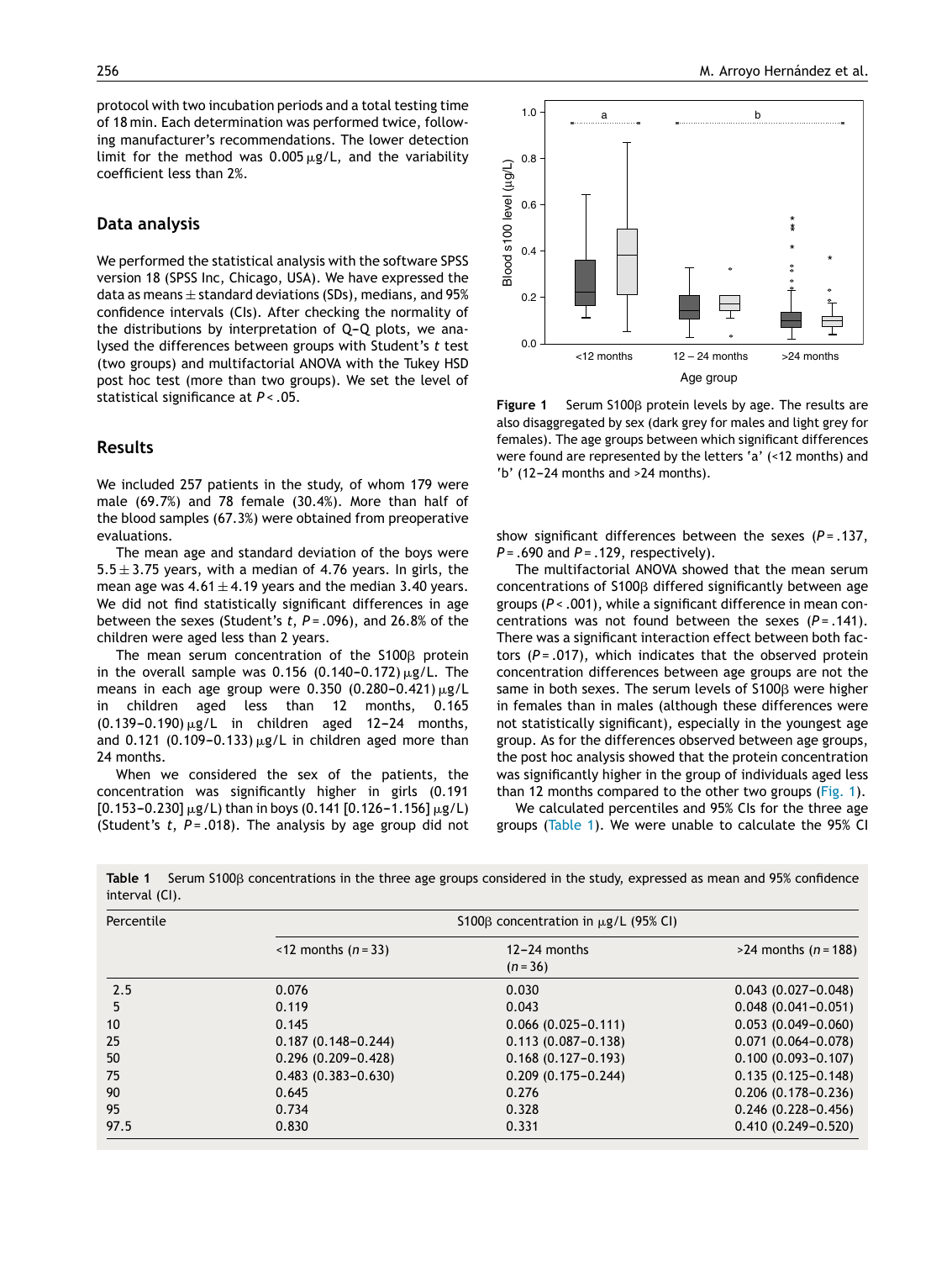

**Figure 2** (A) Regression analysis: logarithmic curve fit for the entire dataset. The figure shows the goodness of fit of the model (*R* 2 ). (B) Linear regression model for the data obtained from patients aged up to 2 years. The figure shows the goodness of fit (*R* 2 and *R*) and the linear regression equation.

for every percentile for the group aged 1-2 years due to the small sample size.

The regression analysis showed an inverse correlation between age and serum concentrations of the protein, which decreased as aged increased, with the decrease being most pronounced in the early years of life. The separate analysis of protein concentrations in patients aged 2 years and less showed a linear relationship between concentration and age, and the regression model obtained was statistically significant (ANOVA, *P* < .001) (Fig. 2).

### **Discussion**

In recent years, there has been a growing interest in the use of biomarkers in the management of different pathologies and biological processes-which requires their determination to be easy, quick and economical—and in learning the normal concentration patterns of these proteins in the populations of interest and the concentration patterns in the pathologies in which they are meant to be applied. When it comes to CNS pathologies, biomarkers with an adequate sensitivity and specificity are not yet available. In the paediatric field, protein S100ß could be a potentially useful biomarker in different biological fluids, such as peripheral blood, cord blood, urine, cerebrospinal fluid, etc.

There are often ethical and legal obstacles to performing clinical research in children, which limits the number of patients included in studies. This frequently leads to the extrapolation of values found in adults to paediatric patients. However, the influence of age, which is associated with different degrees of organ and system development and maturation, periods of rapid growth, and differences in hepatic and renal metabolism, may preclude the possibility of making such extrapolations.

To our knowledge, our study is the first conducted in Spain to analyse S100 $\beta$  concentrations in healthy paediatric patients, which is why we had a keen interest in obtaining data on the concentration patterns of this protein in our setting using the method available to us (electrochemiluminescence).

Most of the samples we used were obtained from preoperative evaluations for minor surgical interventions, to which we added samples from children with other conditions (the largest number corresponded to children with fever without source) and observed that this circumstance did not influence serum  $S100\beta$  levels or the presence of bilirubin in blood, which was consistent with what Kleindienst et al. had reported in adults.<sup>[18](#page-5-0)</sup>

The first studies in paediatric patients did not address the potential effects of age, but observed that concentrations were higher than in adults. The study by Gazzolo et al. was the first to provide data on paediatric patients broken down by age group.<sup>[2](#page-4-0)</sup> The highest serum levels of  $S100\beta$  have been reported in healthy infants, decreasing in later ages.<sup>[3,19](#page-4-0)</sup> Higher concentrations of S100 $\beta$  in newborns with lower gestational ages have been found in other biological fluids. $20,21$  The variation in the serum concentration of this protein between the early months of life and later ages may be due to differences in the blood-brain barrier and brain circulation, as well as to the function of the protein, with evidence of a gradual decrease in the serum concentration of  $S100\beta$ . This reduction could reflect a reduced release of this trophic factor at more advanced stages of brain maturation. Other evidence has described a possible increase in serum  $$100\beta$  from age 7 years on, which may be related to height growth and nerve elongation, $2,15$  a fact that we did not observe in our sample. This hypothesis is supported by the presence of  $\text{S100}\beta$ in peripheral nerves and by its stimulating action on neurite outgrowth.<sup>[2](#page-4-0)</sup>

Previous studies on serum  $S100\beta$  concentrations in children have provided few data for the first years of life, and it is common for the youngest age group to be the least represented $3$  [o](#page-4-0)r for the age distribution of the children to not be reported, $1$  [w](#page-4-0)ith the exception of the study conducted by Bouvier.<sup>[16](#page-5-0)</sup> This may be related to the difficulty of obtaining samples in this age group. Thus, we considered that including 69 children in this age range in the study would provide highly relevant data for elucidating concentration patterns of  $S100\beta$  in this age group.

We also observed an inverse correlation between serum  $S100\beta$  concentrations and age, consistent with previous evidence, $<sup>2</sup>$  $<sup>2</sup>$  $<sup>2</sup>$  with concentrations being significantly higher in</sup> the first 2 years of life and essentially starting to decrease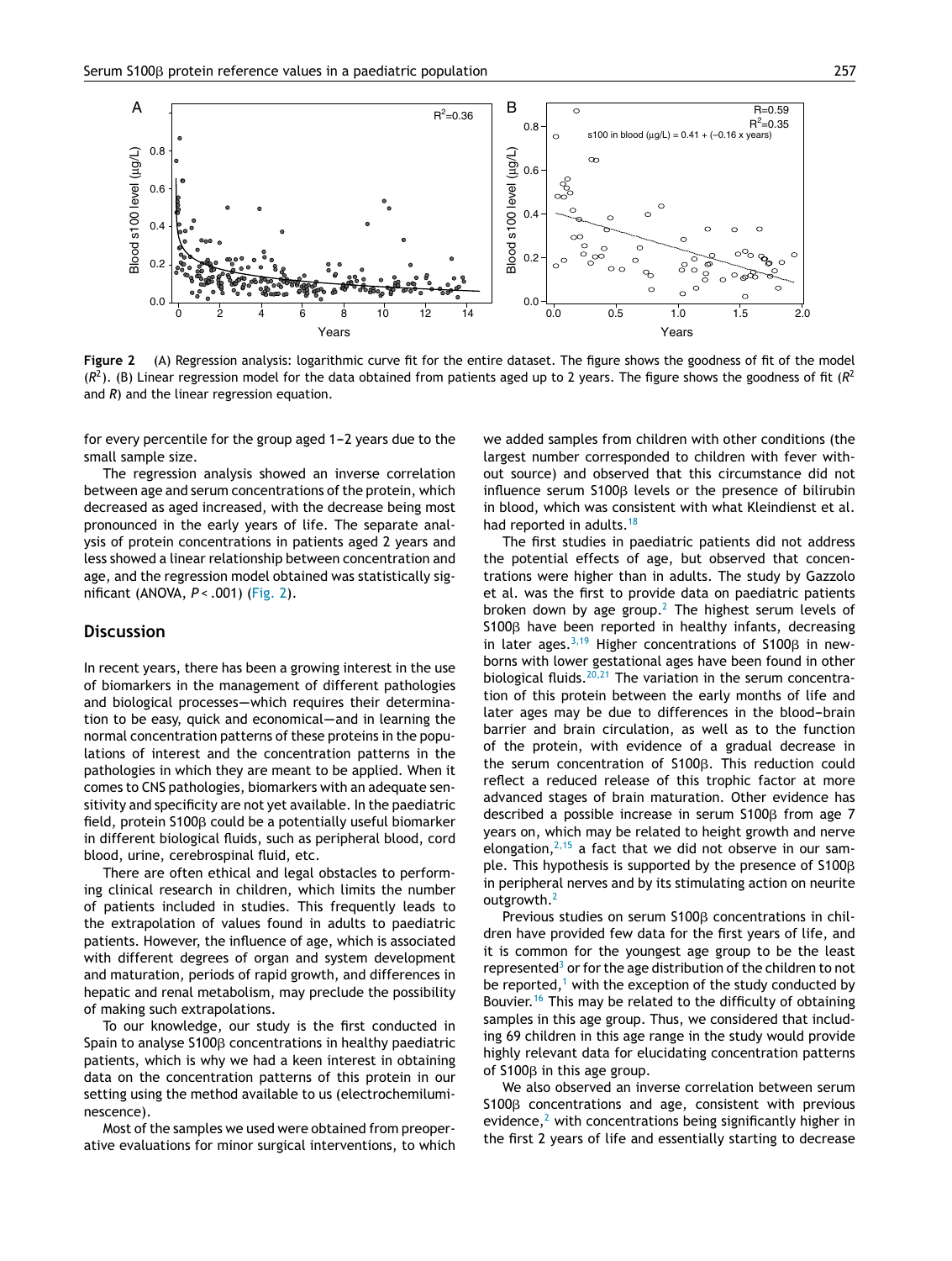from age 1 year until reaching a stable mean value for all subsequent age groups.

Different age intervals have been suggested for analysis, and reference values for serum  $\mathsf{S100\beta}$  concentrations in children aged more and less than 3 years proposed in recent years, with mean S100 $\beta$  values similar to the mean for our sample.<sup>9,16,22</sup> The differences observed between the various studies that use electrochemiluminescence methods are probably due to differences in the age distributions of their samples. Our findings suggest that serum  $\text{S100}\beta$  concentrations are stable from age 2 years with levels similar to those described in adults,  $9,22,23$  which makes it possible to establish reference values for children aged more than 2 years, in whom the mean serum concentration of S100 $\beta$ is 0.120  $\mu$ g/L (0.083) with a 50th percentile of 0.100  $\mu$ g/L. In a study of a sample of 186 children, Bouvier proposed calculating reference values for different age subgroups in children aged less than  $3$  years (0-3 months, 4-9 months,  $10-24$  months,  $25-36$  months) and found no significant differences between the groups.[16](#page-5-0) While it is possible that such differences in the serum concentrations of S100 $\beta$  do exist in the early months of life, we consider that these divisions are not too practical. In our sample, we identified two age subgroups in children younger than 2 years with significantly different values (*P* < .001). Thus, we propose reference values for children aged less than 1 year, children aged 1-2 years, and children aged more than 2 years. Since one of the potential clinical applications of the determination of protein <code>S100</code>β levels would be its use in the management of children with traumatic brain injury, the age groups we propose would fit those proposed for the management of this pathology.<sup>[24,25](#page-5-0)</sup>

Gazzolo et al. reported higher concentrations of S100 $\beta$ in females, $21$  which they attributed to sex differences in the pattern of cerebral maturation, both in the intrauterine period and in adulthood, $2$  while the potential interaction of sex hormones with  $S100\beta$  cannot be ruled out. However, subsequent studies have not observed these differences in healthy children.<sup>3,26</sup> When we compared S100 $\beta$  levels in males and females in our sample for each age group (because variations in the sex distribution of different age groups could be a source of bias), we found no significant differences in the serum concentrations of this protein. However, the serum  $S100\beta$  levels seemed higher in females in the youngest age group.

We think it is worth noting that the reference values for S100ß protein serum concentrations described in this study are the first proposed for the paediatric population of Spain.

#### **Limitations of the study**

- 1. The study was conducted in a single centre, so the data may not be representative of other paediatric populations.
- 2. The study included few children aged less than 2 years.

## **Conclusions**

When we analysed serum <code>S100</code>β values in a sample of healthy children, we observed the following:

- <span id="page-4-0"></span>258 M. Arroyo Hernández et al.
	- 1. The concentration of  $S100\beta$  remains stable after age 2 years, so that reference values for  $S100\beta$  can be established for individuals aged more than 2 years.
	- 2. In the first two years of life, the serum concentration of  $S100\beta$  is higher, the younger the child.
	- 3. There were no differences in the serum levels of  $S100\beta$ between the sexes.

### **Funding**

XI Grants for Clinical Research and Epidemiology in Paediatrics of the Fundación Ernesto Sánchez-Villares (2008). Funds received: 2500 euro.

#### **Conflicts of interest**

The authors have no conflicts of interest to declare

#### **Acknowledgments**

We want to thank the Fundación Ernesto Sánchez Villares for awarding us a grant for the amount of 2500 euro in the XI Convocatoria de Ayudas a la Investigación Clínica y Epidemiológica en Pediatría (2008) for the project titled ''Utilidad de la proteína S-100 beta en el estudio de los traumatismos craneoencefálicos leves en una población pediátrica'' [Usefulness of S100<sub>p</sub> protein in the study of mild traumatic brain injury in a paediatric population].

We also thank Roche Diagnostics for their disinterested collaboration in this project.

#### **References**

- 1. [Spinella](http://refhub.elsevier.com/S2341-2879(16)30006-0/sbref0135) [P,](http://refhub.elsevier.com/S2341-2879(16)30006-0/sbref0135) [Dominguez](http://refhub.elsevier.com/S2341-2879(16)30006-0/sbref0135) [T,](http://refhub.elsevier.com/S2341-2879(16)30006-0/sbref0135) [Drott](http://refhub.elsevier.com/S2341-2879(16)30006-0/sbref0135) [H,](http://refhub.elsevier.com/S2341-2879(16)30006-0/sbref0135) [Huh](http://refhub.elsevier.com/S2341-2879(16)30006-0/sbref0135) [J,](http://refhub.elsevier.com/S2341-2879(16)30006-0/sbref0135) [McCormick](http://refhub.elsevier.com/S2341-2879(16)30006-0/sbref0135) [L,](http://refhub.elsevier.com/S2341-2879(16)30006-0/sbref0135) [Rajendra](http://refhub.elsevier.com/S2341-2879(16)30006-0/sbref0135) [A,](http://refhub.elsevier.com/S2341-2879(16)30006-0/sbref0135) [et](http://refhub.elsevier.com/S2341-2879(16)30006-0/sbref0135) [al.](http://refhub.elsevier.com/S2341-2879(16)30006-0/sbref0135) [S-100beta](http://refhub.elsevier.com/S2341-2879(16)30006-0/sbref0135) [protein-serum](http://refhub.elsevier.com/S2341-2879(16)30006-0/sbref0135) [levels](http://refhub.elsevier.com/S2341-2879(16)30006-0/sbref0135) [in](http://refhub.elsevier.com/S2341-2879(16)30006-0/sbref0135) [healthy](http://refhub.elsevier.com/S2341-2879(16)30006-0/sbref0135) [children](http://refhub.elsevier.com/S2341-2879(16)30006-0/sbref0135) [and](http://refhub.elsevier.com/S2341-2879(16)30006-0/sbref0135) [its](http://refhub.elsevier.com/S2341-2879(16)30006-0/sbref0135) [association](http://refhub.elsevier.com/S2341-2879(16)30006-0/sbref0135) [with](http://refhub.elsevier.com/S2341-2879(16)30006-0/sbref0135) [outcome](http://refhub.elsevier.com/S2341-2879(16)30006-0/sbref0135) [in](http://refhub.elsevier.com/S2341-2879(16)30006-0/sbref0135) [pediatric](http://refhub.elsevier.com/S2341-2879(16)30006-0/sbref0135) [traumatic](http://refhub.elsevier.com/S2341-2879(16)30006-0/sbref0135) [brain](http://refhub.elsevier.com/S2341-2879(16)30006-0/sbref0135) [injury.](http://refhub.elsevier.com/S2341-2879(16)30006-0/sbref0135) [Crit](http://refhub.elsevier.com/S2341-2879(16)30006-0/sbref0135) [Care](http://refhub.elsevier.com/S2341-2879(16)30006-0/sbref0135) [Med.](http://refhub.elsevier.com/S2341-2879(16)30006-0/sbref0135) 2003;31:939-45.
- 2. [Gazzolo](http://refhub.elsevier.com/S2341-2879(16)30006-0/sbref0140) [D,](http://refhub.elsevier.com/S2341-2879(16)30006-0/sbref0140) [Michetti](http://refhub.elsevier.com/S2341-2879(16)30006-0/sbref0140) [F,](http://refhub.elsevier.com/S2341-2879(16)30006-0/sbref0140) [Bruschettini](http://refhub.elsevier.com/S2341-2879(16)30006-0/sbref0140) [M,](http://refhub.elsevier.com/S2341-2879(16)30006-0/sbref0140) [Marchese](http://refhub.elsevier.com/S2341-2879(16)30006-0/sbref0140) [N,](http://refhub.elsevier.com/S2341-2879(16)30006-0/sbref0140) [Litua](http://refhub.elsevier.com/S2341-2879(16)30006-0/sbref0140)[nia](http://refhub.elsevier.com/S2341-2879(16)30006-0/sbref0140) [M,](http://refhub.elsevier.com/S2341-2879(16)30006-0/sbref0140) [Mangraviti](http://refhub.elsevier.com/S2341-2879(16)30006-0/sbref0140) [S,](http://refhub.elsevier.com/S2341-2879(16)30006-0/sbref0140) [et](http://refhub.elsevier.com/S2341-2879(16)30006-0/sbref0140) [al.](http://refhub.elsevier.com/S2341-2879(16)30006-0/sbref0140) [Pediatric](http://refhub.elsevier.com/S2341-2879(16)30006-0/sbref0140) [concentrations](http://refhub.elsevier.com/S2341-2879(16)30006-0/sbref0140) [of](http://refhub.elsevier.com/S2341-2879(16)30006-0/sbref0140) [S100B](http://refhub.elsevier.com/S2341-2879(16)30006-0/sbref0140) [protein](http://refhub.elsevier.com/S2341-2879(16)30006-0/sbref0140) [in](http://refhub.elsevier.com/S2341-2879(16)30006-0/sbref0140) [blood:](http://refhub.elsevier.com/S2341-2879(16)30006-0/sbref0140) [age-](http://refhub.elsevier.com/S2341-2879(16)30006-0/sbref0140) [and](http://refhub.elsevier.com/S2341-2879(16)30006-0/sbref0140) [sex-related](http://refhub.elsevier.com/S2341-2879(16)30006-0/sbref0140) [changes.](http://refhub.elsevier.com/S2341-2879(16)30006-0/sbref0140) [Clin](http://refhub.elsevier.com/S2341-2879(16)30006-0/sbref0140) [Chem.](http://refhub.elsevier.com/S2341-2879(16)30006-0/sbref0140) 2003;49:967-70.
- 3. [Portela](http://refhub.elsevier.com/S2341-2879(16)30006-0/sbref0145) [V,](http://refhub.elsevier.com/S2341-2879(16)30006-0/sbref0145) [Tort](http://refhub.elsevier.com/S2341-2879(16)30006-0/sbref0145) [A,](http://refhub.elsevier.com/S2341-2879(16)30006-0/sbref0145) [Schaf](http://refhub.elsevier.com/S2341-2879(16)30006-0/sbref0145) [D,](http://refhub.elsevier.com/S2341-2879(16)30006-0/sbref0145) [Ribeiro](http://refhub.elsevier.com/S2341-2879(16)30006-0/sbref0145) [L,](http://refhub.elsevier.com/S2341-2879(16)30006-0/sbref0145) [Nora](http://refhub.elsevier.com/S2341-2879(16)30006-0/sbref0145) [D,](http://refhub.elsevier.com/S2341-2879(16)30006-0/sbref0145) [Wulz](http://refhub.elsevier.com/S2341-2879(16)30006-0/sbref0145) [R,](http://refhub.elsevier.com/S2341-2879(16)30006-0/sbref0145) [et](http://refhub.elsevier.com/S2341-2879(16)30006-0/sbref0145) [al.](http://refhub.elsevier.com/S2341-2879(16)30006-0/sbref0145) [The](http://refhub.elsevier.com/S2341-2879(16)30006-0/sbref0145) [serum](http://refhub.elsevier.com/S2341-2879(16)30006-0/sbref0145) [S100B](http://refhub.elsevier.com/S2341-2879(16)30006-0/sbref0145) [concentration](http://refhub.elsevier.com/S2341-2879(16)30006-0/sbref0145) [is](http://refhub.elsevier.com/S2341-2879(16)30006-0/sbref0145) [age](http://refhub.elsevier.com/S2341-2879(16)30006-0/sbref0145) [dependent.](http://refhub.elsevier.com/S2341-2879(16)30006-0/sbref0145) [Clin](http://refhub.elsevier.com/S2341-2879(16)30006-0/sbref0145) [Chem.](http://refhub.elsevier.com/S2341-2879(16)30006-0/sbref0145) 2002:48:950-2.
- 4. [Donato](http://refhub.elsevier.com/S2341-2879(16)30006-0/sbref0150) [R.](http://refhub.elsevier.com/S2341-2879(16)30006-0/sbref0150) [S100:](http://refhub.elsevier.com/S2341-2879(16)30006-0/sbref0150) [a](http://refhub.elsevier.com/S2341-2879(16)30006-0/sbref0150) [multigenic](http://refhub.elsevier.com/S2341-2879(16)30006-0/sbref0150) [family](http://refhub.elsevier.com/S2341-2879(16)30006-0/sbref0150) [of](http://refhub.elsevier.com/S2341-2879(16)30006-0/sbref0150) [calcium-modulated](http://refhub.elsevier.com/S2341-2879(16)30006-0/sbref0150) [pro](http://refhub.elsevier.com/S2341-2879(16)30006-0/sbref0150)[teins](http://refhub.elsevier.com/S2341-2879(16)30006-0/sbref0150) [of](http://refhub.elsevier.com/S2341-2879(16)30006-0/sbref0150) [the](http://refhub.elsevier.com/S2341-2879(16)30006-0/sbref0150) [EF-hand](http://refhub.elsevier.com/S2341-2879(16)30006-0/sbref0150) [type](http://refhub.elsevier.com/S2341-2879(16)30006-0/sbref0150) [with](http://refhub.elsevier.com/S2341-2879(16)30006-0/sbref0150) [intracellular](http://refhub.elsevier.com/S2341-2879(16)30006-0/sbref0150) [and](http://refhub.elsevier.com/S2341-2879(16)30006-0/sbref0150) [extracellular](http://refhub.elsevier.com/S2341-2879(16)30006-0/sbref0150) [functional](http://refhub.elsevier.com/S2341-2879(16)30006-0/sbref0150) [roles.](http://refhub.elsevier.com/S2341-2879(16)30006-0/sbref0150) [Int](http://refhub.elsevier.com/S2341-2879(16)30006-0/sbref0150) [J](http://refhub.elsevier.com/S2341-2879(16)30006-0/sbref0150) [Biochem](http://refhub.elsevier.com/S2341-2879(16)30006-0/sbref0150) [Cell](http://refhub.elsevier.com/S2341-2879(16)30006-0/sbref0150) [Biol.](http://refhub.elsevier.com/S2341-2879(16)30006-0/sbref0150) 2001;33:637-68.
- 5. [Sedaghat](http://refhub.elsevier.com/S2341-2879(16)30006-0/sbref0155) [F,](http://refhub.elsevier.com/S2341-2879(16)30006-0/sbref0155) [Notopoulos](http://refhub.elsevier.com/S2341-2879(16)30006-0/sbref0155) [A.](http://refhub.elsevier.com/S2341-2879(16)30006-0/sbref0155) [S100](http://refhub.elsevier.com/S2341-2879(16)30006-0/sbref0155) [protein](http://refhub.elsevier.com/S2341-2879(16)30006-0/sbref0155) [family](http://refhub.elsevier.com/S2341-2879(16)30006-0/sbref0155) [and](http://refhub.elsevier.com/S2341-2879(16)30006-0/sbref0155) [its](http://refhub.elsevier.com/S2341-2879(16)30006-0/sbref0155) [applica](http://refhub.elsevier.com/S2341-2879(16)30006-0/sbref0155)[tion](http://refhub.elsevier.com/S2341-2879(16)30006-0/sbref0155) [in](http://refhub.elsevier.com/S2341-2879(16)30006-0/sbref0155) [clinical](http://refhub.elsevier.com/S2341-2879(16)30006-0/sbref0155) [practice.](http://refhub.elsevier.com/S2341-2879(16)30006-0/sbref0155) [Hippokratia.](http://refhub.elsevier.com/S2341-2879(16)30006-0/sbref0155) 2008;12:198-204.
- 6. [Michetti](http://refhub.elsevier.com/S2341-2879(16)30006-0/sbref0160) [F,](http://refhub.elsevier.com/S2341-2879(16)30006-0/sbref0160) [Gazzolo](http://refhub.elsevier.com/S2341-2879(16)30006-0/sbref0160) [D.](http://refhub.elsevier.com/S2341-2879(16)30006-0/sbref0160) [S100B](http://refhub.elsevier.com/S2341-2879(16)30006-0/sbref0160) [protein](http://refhub.elsevier.com/S2341-2879(16)30006-0/sbref0160) [in](http://refhub.elsevier.com/S2341-2879(16)30006-0/sbref0160) [biological](http://refhub.elsevier.com/S2341-2879(16)30006-0/sbref0160) [fluids:](http://refhub.elsevier.com/S2341-2879(16)30006-0/sbref0160) [a](http://refhub.elsevier.com/S2341-2879(16)30006-0/sbref0160) [tool](http://refhub.elsevier.com/S2341-2879(16)30006-0/sbref0160) [for](http://refhub.elsevier.com/S2341-2879(16)30006-0/sbref0160) [perinatal](http://refhub.elsevier.com/S2341-2879(16)30006-0/sbref0160) [medicine.](http://refhub.elsevier.com/S2341-2879(16)30006-0/sbref0160) [Clin](http://refhub.elsevier.com/S2341-2879(16)30006-0/sbref0160) [Chem.](http://refhub.elsevier.com/S2341-2879(16)30006-0/sbref0160) 2002;48:2097-104.
- 7. [Undén](http://refhub.elsevier.com/S2341-2879(16)30006-0/sbref0165) [J,](http://refhub.elsevier.com/S2341-2879(16)30006-0/sbref0165) [Bellner](http://refhub.elsevier.com/S2341-2879(16)30006-0/sbref0165) [J,](http://refhub.elsevier.com/S2341-2879(16)30006-0/sbref0165) [Eneroth](http://refhub.elsevier.com/S2341-2879(16)30006-0/sbref0165) [M,](http://refhub.elsevier.com/S2341-2879(16)30006-0/sbref0165) [Alling](http://refhub.elsevier.com/S2341-2879(16)30006-0/sbref0165) [C,](http://refhub.elsevier.com/S2341-2879(16)30006-0/sbref0165) [Ingebrigtsen](http://refhub.elsevier.com/S2341-2879(16)30006-0/sbref0165) [T,](http://refhub.elsevier.com/S2341-2879(16)30006-0/sbref0165) [Romner](http://refhub.elsevier.com/S2341-2879(16)30006-0/sbref0165) [B.](http://refhub.elsevier.com/S2341-2879(16)30006-0/sbref0165) [Raised](http://refhub.elsevier.com/S2341-2879(16)30006-0/sbref0165) [serum](http://refhub.elsevier.com/S2341-2879(16)30006-0/sbref0165) [S100B](http://refhub.elsevier.com/S2341-2879(16)30006-0/sbref0165) [levels](http://refhub.elsevier.com/S2341-2879(16)30006-0/sbref0165) [after](http://refhub.elsevier.com/S2341-2879(16)30006-0/sbref0165) [acute](http://refhub.elsevier.com/S2341-2879(16)30006-0/sbref0165) [bone](http://refhub.elsevier.com/S2341-2879(16)30006-0/sbref0165) [fractures](http://refhub.elsevier.com/S2341-2879(16)30006-0/sbref0165) [without](http://refhub.elsevier.com/S2341-2879(16)30006-0/sbref0165) [cerebral](http://refhub.elsevier.com/S2341-2879(16)30006-0/sbref0165) [injury.](http://refhub.elsevier.com/S2341-2879(16)30006-0/sbref0165) [J](http://refhub.elsevier.com/S2341-2879(16)30006-0/sbref0165) [Trauma.](http://refhub.elsevier.com/S2341-2879(16)30006-0/sbref0165) [2005;58:59](http://refhub.elsevier.com/S2341-2879(16)30006-0/sbref0165)-[61.](http://refhub.elsevier.com/S2341-2879(16)30006-0/sbref0165)
- 8. [Blomquist](http://refhub.elsevier.com/S2341-2879(16)30006-0/sbref0170) [S,](http://refhub.elsevier.com/S2341-2879(16)30006-0/sbref0170) [Johnsson](http://refhub.elsevier.com/S2341-2879(16)30006-0/sbref0170) [P,](http://refhub.elsevier.com/S2341-2879(16)30006-0/sbref0170) [Lührs](http://refhub.elsevier.com/S2341-2879(16)30006-0/sbref0170) [C,](http://refhub.elsevier.com/S2341-2879(16)30006-0/sbref0170) [Malmkvist](http://refhub.elsevier.com/S2341-2879(16)30006-0/sbref0170) [G,](http://refhub.elsevier.com/S2341-2879(16)30006-0/sbref0170) [Solem](http://refhub.elsevier.com/S2341-2879(16)30006-0/sbref0170) [JO,](http://refhub.elsevier.com/S2341-2879(16)30006-0/sbref0170) [Alling](http://refhub.elsevier.com/S2341-2879(16)30006-0/sbref0170) [C,](http://refhub.elsevier.com/S2341-2879(16)30006-0/sbref0170) [et](http://refhub.elsevier.com/S2341-2879(16)30006-0/sbref0170) [al.](http://refhub.elsevier.com/S2341-2879(16)30006-0/sbref0170) [The](http://refhub.elsevier.com/S2341-2879(16)30006-0/sbref0170) [appearance](http://refhub.elsevier.com/S2341-2879(16)30006-0/sbref0170) [of](http://refhub.elsevier.com/S2341-2879(16)30006-0/sbref0170) [S-100](http://refhub.elsevier.com/S2341-2879(16)30006-0/sbref0170) [protein](http://refhub.elsevier.com/S2341-2879(16)30006-0/sbref0170) [in](http://refhub.elsevier.com/S2341-2879(16)30006-0/sbref0170) [serum](http://refhub.elsevier.com/S2341-2879(16)30006-0/sbref0170) [during](http://refhub.elsevier.com/S2341-2879(16)30006-0/sbref0170) [and](http://refhub.elsevier.com/S2341-2879(16)30006-0/sbref0170) [immediately](http://refhub.elsevier.com/S2341-2879(16)30006-0/sbref0170) [after](http://refhub.elsevier.com/S2341-2879(16)30006-0/sbref0170) [cardiopulmonary](http://refhub.elsevier.com/S2341-2879(16)30006-0/sbref0170) [bypass](http://refhub.elsevier.com/S2341-2879(16)30006-0/sbref0170) [surgery:](http://refhub.elsevier.com/S2341-2879(16)30006-0/sbref0170) [a](http://refhub.elsevier.com/S2341-2879(16)30006-0/sbref0170) [pos](http://refhub.elsevier.com/S2341-2879(16)30006-0/sbref0170)[sible](http://refhub.elsevier.com/S2341-2879(16)30006-0/sbref0170) [marker](http://refhub.elsevier.com/S2341-2879(16)30006-0/sbref0170) [for](http://refhub.elsevier.com/S2341-2879(16)30006-0/sbref0170) [cerebral](http://refhub.elsevier.com/S2341-2879(16)30006-0/sbref0170) [injury.](http://refhub.elsevier.com/S2341-2879(16)30006-0/sbref0170) [J](http://refhub.elsevier.com/S2341-2879(16)30006-0/sbref0170) [Cardiothorac](http://refhub.elsevier.com/S2341-2879(16)30006-0/sbref0170) [Vasc](http://refhub.elsevier.com/S2341-2879(16)30006-0/sbref0170) [Anesth.](http://refhub.elsevier.com/S2341-2879(16)30006-0/sbref0170) [1997;11:699](http://refhub.elsevier.com/S2341-2879(16)30006-0/sbref0170)-[703.](http://refhub.elsevier.com/S2341-2879(16)30006-0/sbref0170)
- 9. [Castellani](http://refhub.elsevier.com/S2341-2879(16)30006-0/sbref0175) [C,](http://refhub.elsevier.com/S2341-2879(16)30006-0/sbref0175) [Bimbashil](http://refhub.elsevier.com/S2341-2879(16)30006-0/sbref0175) [P,](http://refhub.elsevier.com/S2341-2879(16)30006-0/sbref0175) [Ruttenstock](http://refhub.elsevier.com/S2341-2879(16)30006-0/sbref0175) [E,](http://refhub.elsevier.com/S2341-2879(16)30006-0/sbref0175) [Sacherer](http://refhub.elsevier.com/S2341-2879(16)30006-0/sbref0175) [P,](http://refhub.elsevier.com/S2341-2879(16)30006-0/sbref0175) [Stojakovic](http://refhub.elsevier.com/S2341-2879(16)30006-0/sbref0175) [T,](http://refhub.elsevier.com/S2341-2879(16)30006-0/sbref0175) [Weinberg](http://refhub.elsevier.com/S2341-2879(16)30006-0/sbref0175) [A.](http://refhub.elsevier.com/S2341-2879(16)30006-0/sbref0175) [Neuroprotein](http://refhub.elsevier.com/S2341-2879(16)30006-0/sbref0175) S-100B-a [useful](http://refhub.elsevier.com/S2341-2879(16)30006-0/sbref0175) [parameter](http://refhub.elsevier.com/S2341-2879(16)30006-0/sbref0175) [in](http://refhub.elsevier.com/S2341-2879(16)30006-0/sbref0175) [pae](http://refhub.elsevier.com/S2341-2879(16)30006-0/sbref0175)[diatric](http://refhub.elsevier.com/S2341-2879(16)30006-0/sbref0175) [patients](http://refhub.elsevier.com/S2341-2879(16)30006-0/sbref0175) [with](http://refhub.elsevier.com/S2341-2879(16)30006-0/sbref0175) [mild](http://refhub.elsevier.com/S2341-2879(16)30006-0/sbref0175) [traumatic](http://refhub.elsevier.com/S2341-2879(16)30006-0/sbref0175) [brain](http://refhub.elsevier.com/S2341-2879(16)30006-0/sbref0175) [injury?](http://refhub.elsevier.com/S2341-2879(16)30006-0/sbref0175) [Acta](http://refhub.elsevier.com/S2341-2879(16)30006-0/sbref0175) [Paediatr.](http://refhub.elsevier.com/S2341-2879(16)30006-0/sbref0175) 2009;98:1607-12.